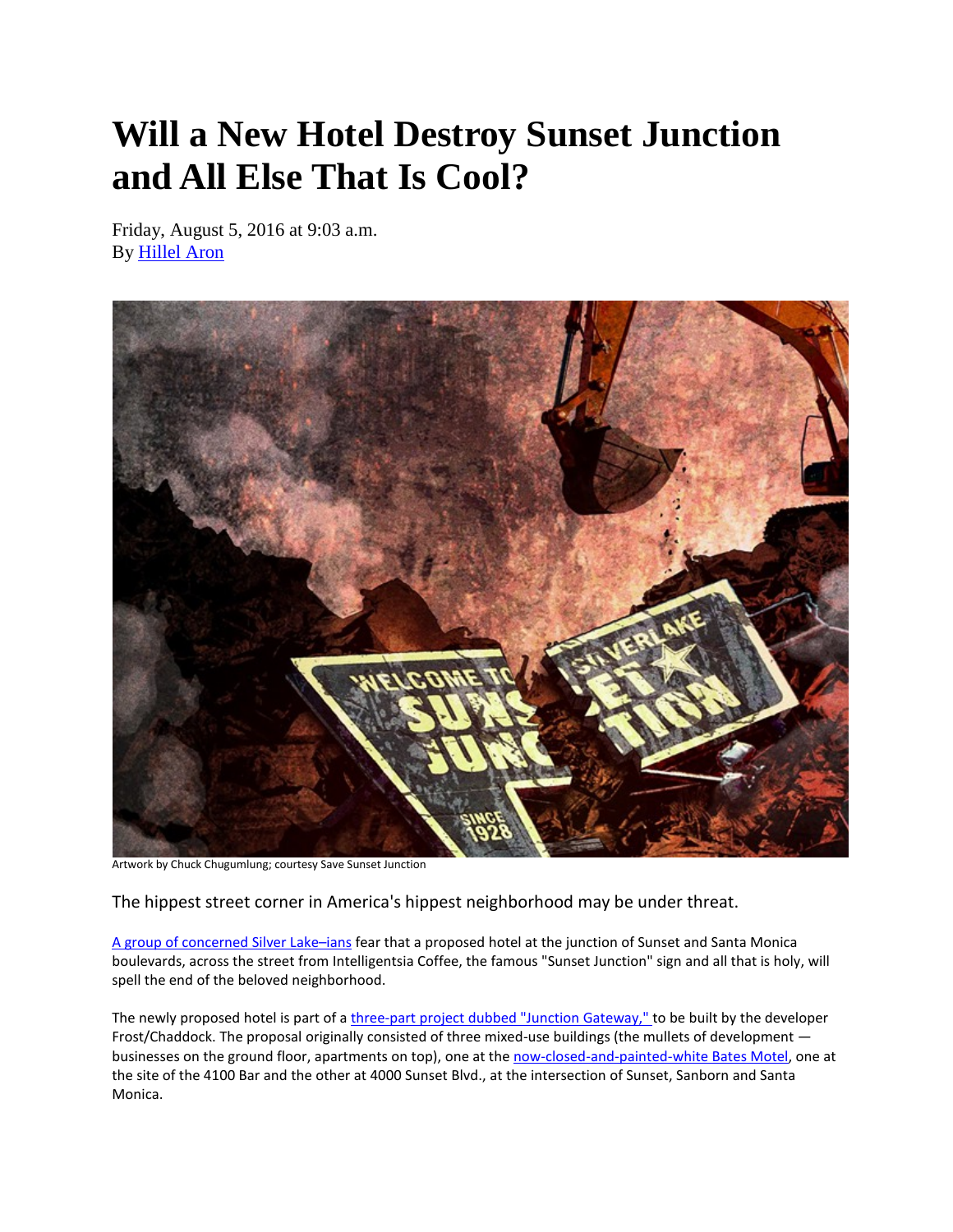The first two of those projects have drawn little objection from the community, but the third has always been controversial, drawing the usual set of objections — too much traffic, not enough parking, too high, too ugly and so on. For a brief period of time, there was hope that the Silverlake Music Conservancy would buy the property off [of Frost/Chaddock,](http://www.laweekly.com/news/silver-lake-hipsters-developers-approaching-detente-over-density-at-sunset-junction-5321539) but that deal fell through.

Now, the developers say they have a compromise that should satisfy the naysayers — instead of a five-story mixed-use building at 4000 Sunset, they're proposing a four-story, 94-room hotel.



Artist rendering of the hotel and the hotel courtesy Frost/Chaddock courtesy Frost/Chaddock

"We've tried as hard as we can to be responsive to the community, and have made many, many changes to the project," says Frost/Chaddock spokesman Glenn Gritzner. "While we know that no development will make everyone happy, we feel like with evolution of 4000 Sunset into a hotel, we feel that more people are looking forward to this project than ever."

But the opposition isn't mollified. In fact, it's as pissed as ever.

That opposition is being led by Christine Kantner, a woman who, along with husband Gareth, owns the property across the street from that would-be hotel, a property that now houses Intelligentsia, the Cheese Store of Silver Lake, the Sunset Junction sign and the Kantners' own Cafe Stella.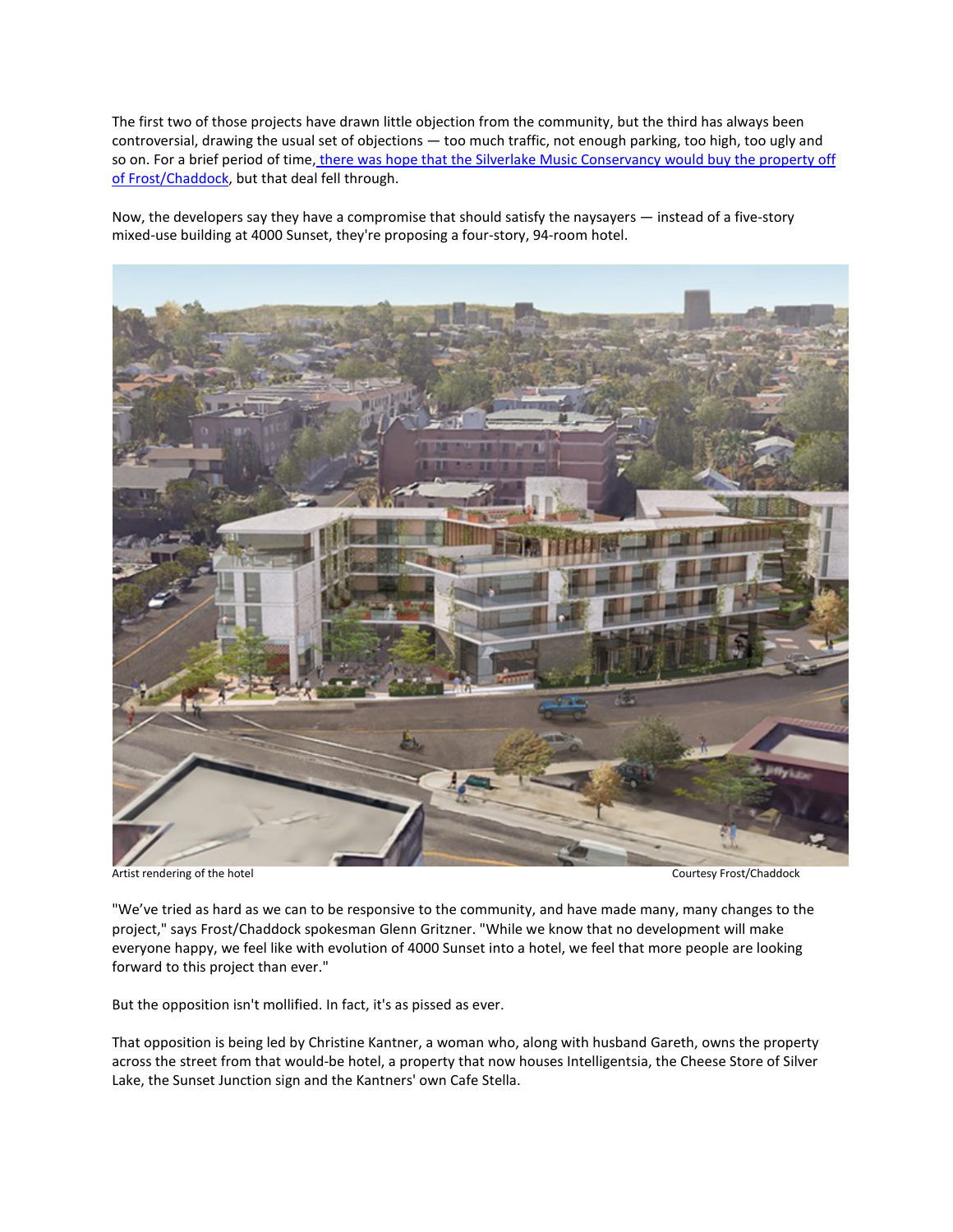"If the hotel was three stories with no balconies and mindful of the residents, then there'd be no problem," Kantner says. "Right now, we have a cruise ship parking at Sunset Junction."

She takes particular exception to the rooftop pools and balconies: "I don't think the residential neighbors need balconies and pools on roofs, balconies looking down on people like they're in a zoo."

The group has made a brilliantly apocalyptic poster, depicting the "cultural annihilation" they say the project will [bring:](https://twitter.com/savethejunction/status/755112638191771648)



Artwork by Chuck Chugumlung; courtesy Save Sunset Junction

Kantner paid a call on the Silver Lake Neighborhood Council on Wednesday night, urging the 21-member body to formally come out against the hotel. This being a Silver Lake Neighborhood Council Meeting, this led to shouting and name-calling.

A few members of the audience are supportive of the hotel proposal. One of them, Dan Martin, got up to speak.

"I just moved into the neighborhood," Martin said. "I'm actually in favor of this development."

"Of course!" another audience member shouted derisively.

"I guess I'm the only one here that cares about money and property values," Martin retorted. This earned some scattered applause. Martin went on to say that the council wasn't qualified to talk about the proposal's zoning variances.